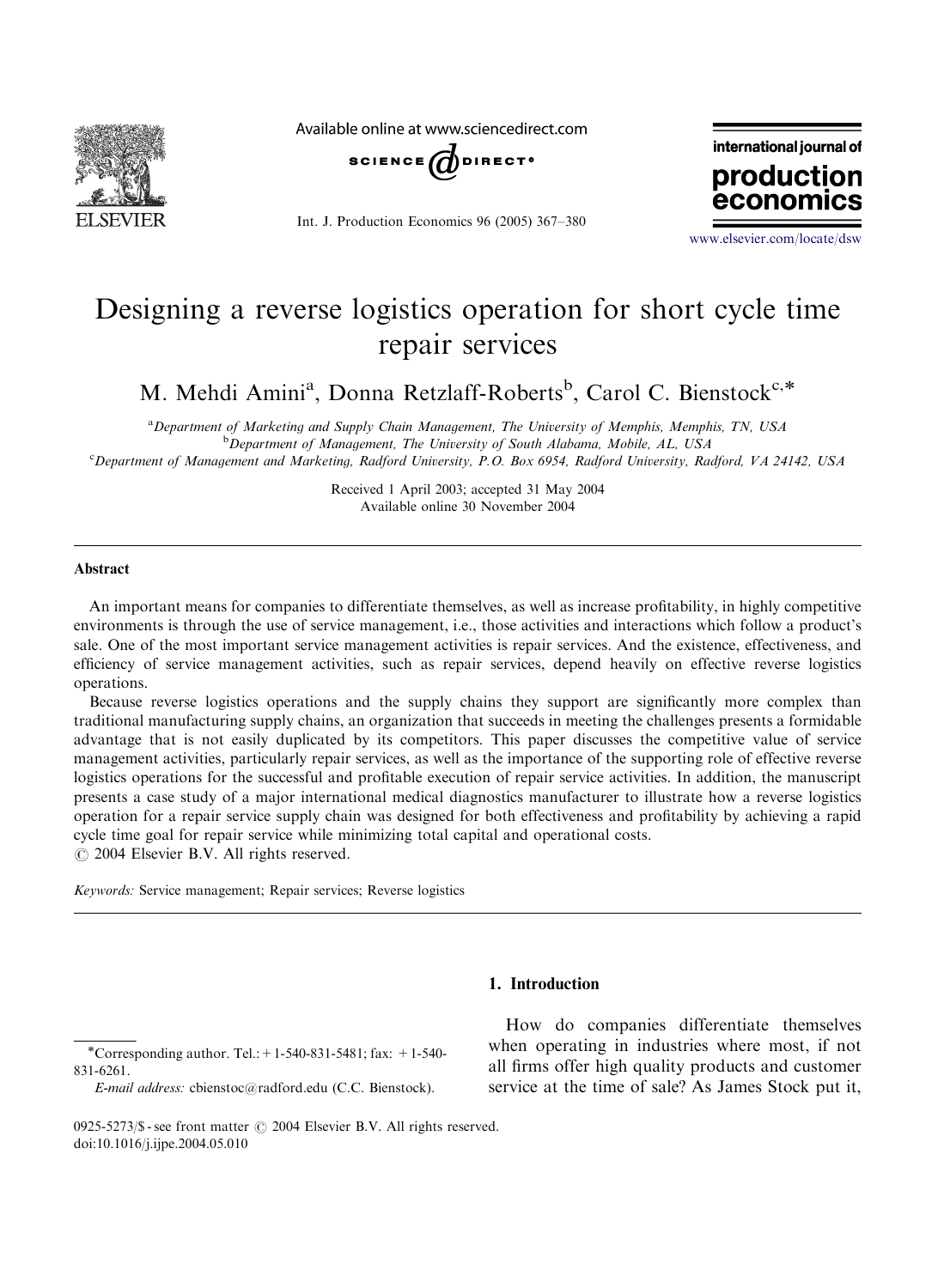''After a while, those features just become your admission to the game'' ([Meyer, 1999](#page--1-0), p. 28). A potential solution to this dilemma is offered by Dennis and Kambil (2003), using what they term ''service management,'' which provides both competitive differentiation and an opportunity to increase profits. Service management is ''the sum of all customer interactions that follow a product's sale, delivery, and installation  $\ldots$  include (ing) customer support; training; warranties, maintenance, and repair; upgrades; product disposal; and sale of complementary goods'' ([Dennis and](#page--1-0) [Kambil, 2003\)](#page--1-0). The benefits of service management can also be related to the service profit chain framework, which integrates investments in service operations with customer loyalty and firm profitability [\(Heskett et al., 1994\)](#page--1-0).

One of the most important service management activities is repair services. According to [Blumberg](#page--1-0) [\(1999\)](#page--1-0), the demand for repair services is robust and increasing, both in the US and worldwide. Furthermore, the existence, effectiveness, and efficiency of service management activities, such as repair services, depend heavily on effective reverse logistics operations.

Because reverse logistics operations and the supply chains they support are significantly more complex than traditional manufacturing supply chains [\(Dennis and Kambil, 2003\)](#page--1-0), an organization that succeeds in meeting the challenges presents a formidable advantage that is not easily duplicated by its competitors. Effective reverse logistics operations benefit both the organization and its customers. Service management activities, such as repair services, positively impact custo-mers' total cost of ownership ([Tibben-Lembke,](#page--1-0) [1998](#page--1-0)), thereby increasing customer loyalty. Consequently, the organization benefits because it has the opportunity to realize additional profit streams from after sale services as well as repeat purchases from loyal customers.

In the next section, we discuss the issues surrounding the value of after sales service, i.e., service management, particularly repair services. We also discuss the importance of the supporting role of effective reverse logistics operations to the successful and profitable execution of repair service activities.

In the last section, we show how a reverse logistics operation for a repair service supply chain (RSSC) can be designed for both effectiveness and profitability by achieving a rapid cycle time goal for repair service while minimizing total capital and operational costs. To illustrate this method, we utilize a case study of a major international medical diagnostics manufacturer with a repair cycle time goalof just 6 hours. The RSSC design process includes analysis of the following questions:

- Where to stock parts inventory.
- How much parts inventory to carry.
- Where to locate service crew domiciles.

In the final section, we offer conclusions for the case study presented, as well as managerial implications of designing service-to-profit supply chains for effective, short cycle time repair services supported by competent reverse logistics operations.

## 2. Background

### 2.1. After sale services

For many products, a customer's relationship with the product's manufacturer does not end with product purchase. In fact, this relationship can be significantly influenced by the activities that occur after purchase, during the entire period of product ownership. After sales services can encompass multiple activities, including: customer support through training; product warranties; maintenance and repair; product upgrades; sales of complementary products; and product disposal. Management of these service activities can form an important part of corporate strategy. For instance, when customers perceive that an organization supports its products, the products may be able to command premium prices ([Cohen and Lee,](#page--1-0) [1990\)](#page--1-0). In addition, after sale services represent important opportunities to create and strengthen customer loyalty. After sale support services can also be the source of significant revenue potential, accounting for as much as 25% of revenues and 40%–50% of profits for manufacturers ([Dennis](#page--1-0) [and Kambil, 2003](#page--1-0)).